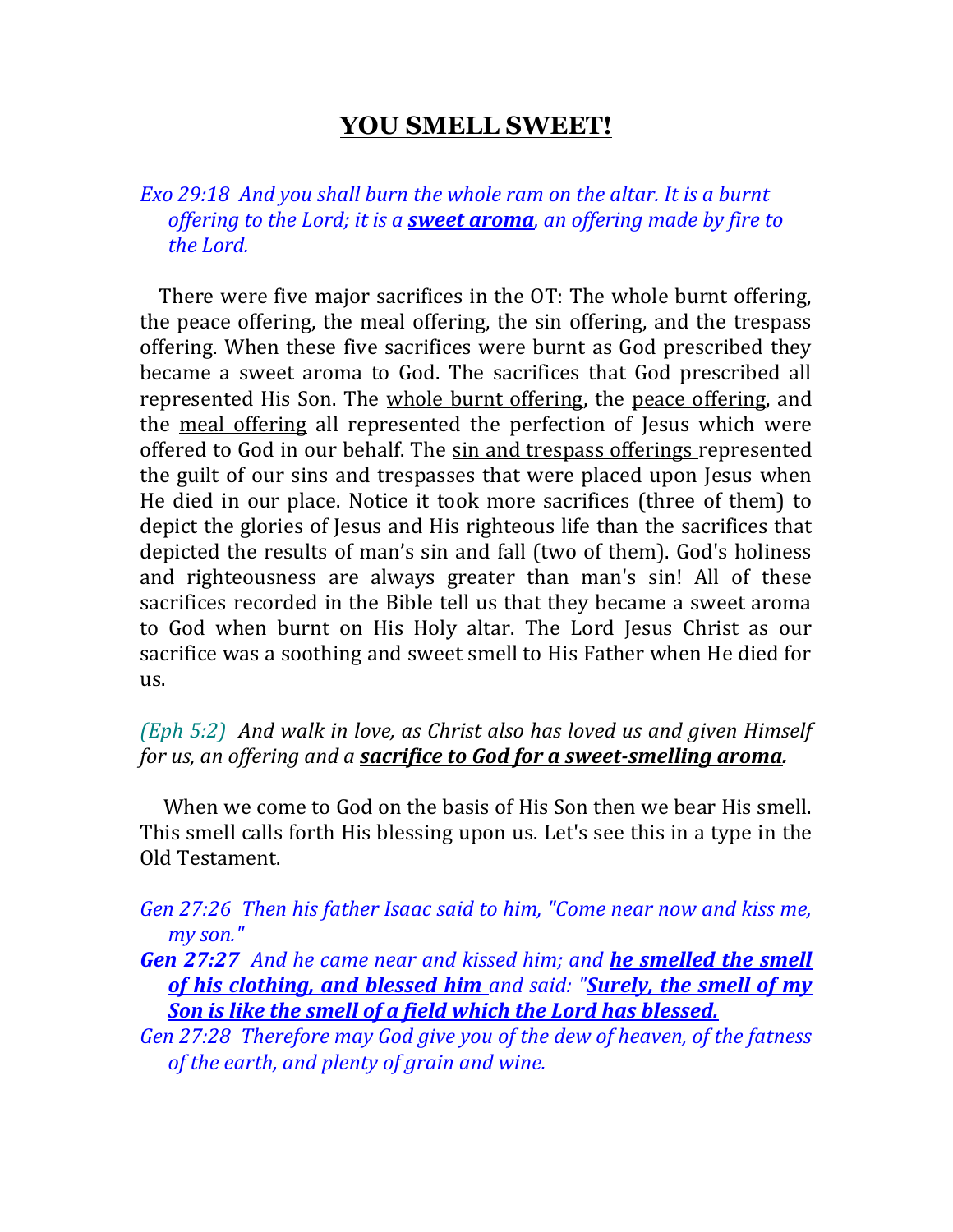These verses speak of how Jacob came to get the family blessing from His father. Jacob and his mother devised a plan on how he could get this blessing even though he was not the eldest brother. Jacob put on the garments of his elder brother which had a certain smell that Isaac His Father enjoyed. He put on the garments of the first born. **Once Isaac smelled the garments of the elder brother upon Jacob he blessed him saying, "Surely, the smell of my Son is like the smell of a field which the Lord has blessed. Therefore (or,** *because of this smell***) may God give you of the dew of heaven, and of the fatness of the earth, and plenty of grain and wine.** The smell brought forth the blessing. Even though Jacob was completely unworthy of receiving any blessing he still got it because the smell his father's eldest Son was upon him which caused Isaac to pour the blessings out upon Him.

 In like manner it is the smell of God's Son that attracts and calls for our Father's blessing upon us! It is the righteousness of His Son that is given to us by faith that is the basis for God outpouring His blessing upon us. This righteousness is a soothing and sweet smell to God. This righteousness clothes us and although in the natural, in our selves, we are not deserving of the least of God's blessings just like Jacob, we still receive our Father's blessings. This is because we are clothed in the clothing of our elder brother! We are wearing the blessed clothes of the firstborn of God! When we go to the Father to kiss Him we need to come to Him wearing the clothes of our brother Jesus. We must come to kiss the Father wearing the robe of righteousness. When we do this the Father smells His firstborn Son on us! We do this when our faith and trust is in Jesus' work and not our own. If we come to God upon the basis of our merit or trying to qualify to receive from God by our own obedience then we actually stink to God. Our righteousnesses are but filthy stinky rags. (Isaiah 64:6) When we come to God on the basis of the finished work of His Son, then we smell like His Son whom He has blessed. **When we come with this smell, the Father will give us the dew of heaven (spiritual blessings-peace, joy, etc), the fat of the earth (fat represents earthly prosperity), and plenty of grain and new wine (this is fruitful service of winning souls and seeing them filled with the Spirit).**

 Many are concerned that if God's blessings come because of Jesus and not because of personal merit or personal holiness that this will cause us to grow cold towards God and live in sin. This would be the case if God blessings didn't rest upon the sacrifice of His Son in our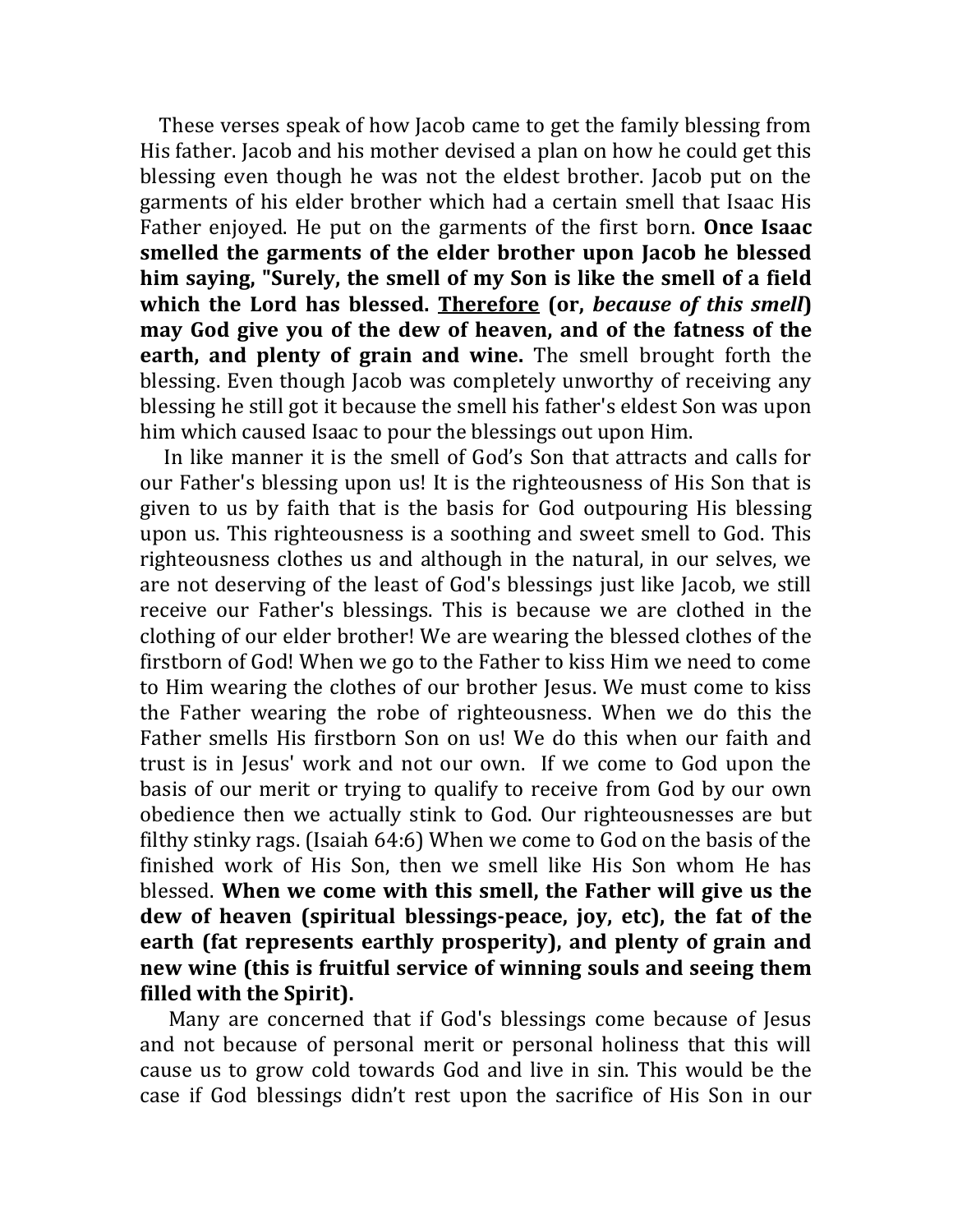behalf. If God just blessed us indiscriminately for no reason, then we would come to the conclusion that God does not really care about sin or holiness anymore. God forbid! God is so holy that He made Jesus suffer His wrath to pay for our sins. It is only on this basis that God's blessings can and are given to us. When we come to God valuing the sacrifice of Christ rightly it will cause us to hate and despise sin. It will cause us to turn from sin. The valuation of what it took for God to bless us and the fact that we are now righteous in Christ will empower us to live a God honoring life. It is actually God's goodness that leads us to repentance. (Romans 2:4) Repentance in the Greek literally means to change your mind, which lead to a change in action. Our thoughts and actions will change once we know, contemplate, and trust in what it took for God to bless us which meant the sacrificing the innocent Lord Jesus Christ- His own Son. **In the OT people who brought their lamb for sacrifice actually had to cut its throat and watch it bleed and die. I guarantee seeing this innocent lamb die under your own hand would cause you to think differently about your sin!** When we keep in mind what Christ did for us and what it cost God to forgive us of our sins and so that God could bless us, it causes us to have a holy awe and reverence for God and the things of God. It is only when we fail to think upon these things does our life become cold towards God and sin does not seem too big a deal any longer! As Christians when we are unmoved from our faith in Christ and His finished work in our behalf we take on the aroma of Christ!

2Co 2:15 (Amp) **For we are the sweet fragrance of Christ** [*which exhales*] **unto God**, [*discernible alike*] among those who are being saved and among those who are perishing:

 This verse says that we are the sweet fragrance of Christ to God. Also, we are a sweet fragrance to those who are willing to turn to God and be saved, but we are a stench to those who refuse and spurn the Savior. We smell like death to them. When we stand in our righteousness from God we smell sweet to God and receive His blessings but we also become effective in our spiritual witness because those looking for an answer in their life will discern something different about us! They will see the radiance on our faces and smell something sweet about us! Place your focus continually on Christ as your standing before the Father and you will shine and you will smell sweet to God and to those looking for God!